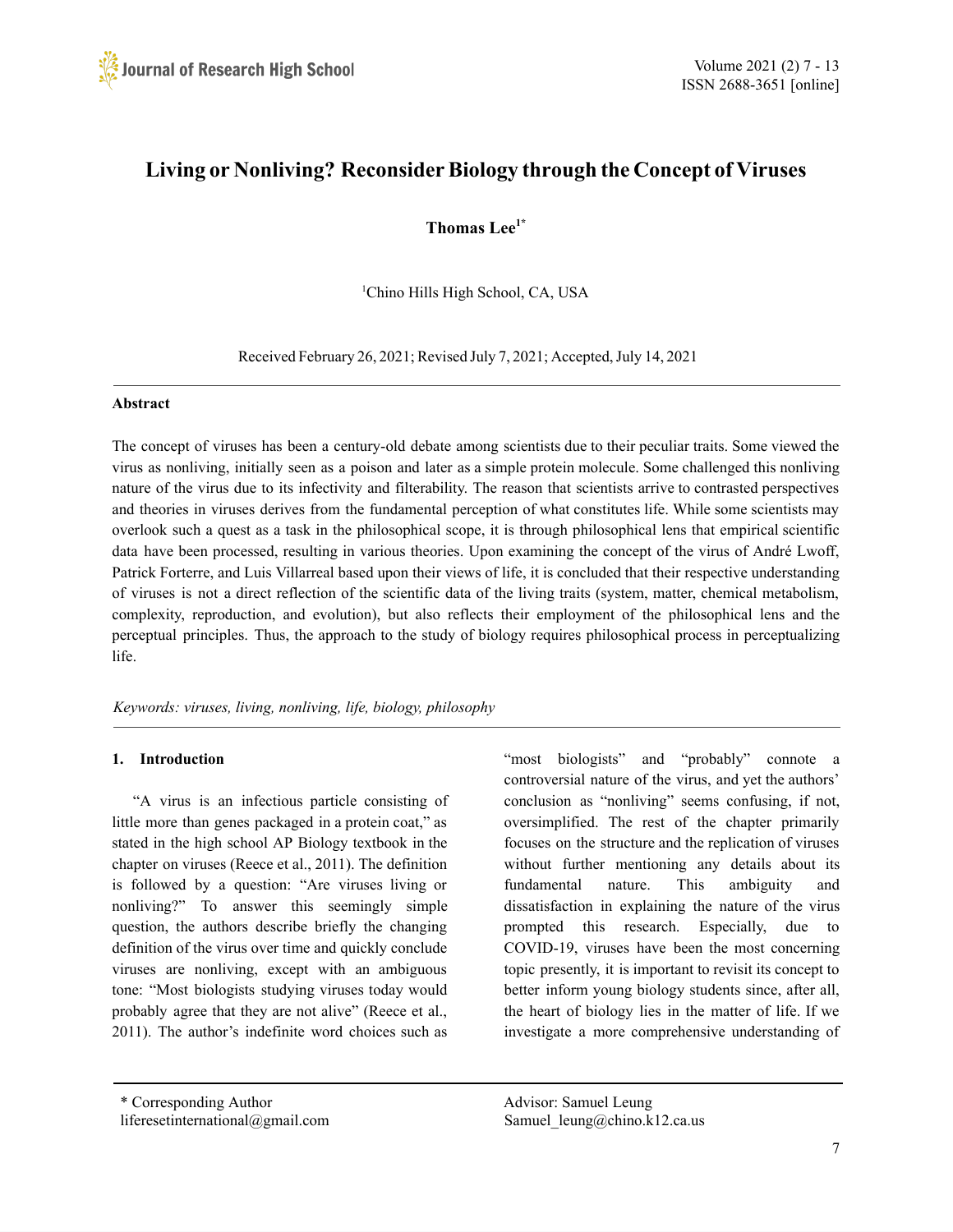the living or nonliving nature of viruses, biology itself inevitably expands to philosophical conceptualization of life because the concept of life itself is comprehensive, beyond scientific facts and data. Therefore, the objective of this research is, through examining the debate of the virus as living or nonliving, to demonstrate the importance of a philosophical understanding of the biological concept in processing factual data. With only this broader approach, the complexities of life can be better understood and appreciated. In so doing, the uniqueness of viruses can be adequately perceived beyond the binary polarity between living and nonliving.

## **2. The History of the Concept of the Virus**

The virus has a long history of its enigmatic position. Its first recognition traces back to the ancient Greek period. The ancient Greeks had identified the virus as a "transmittable poison." The famous philosopher Aristotle contributed to this notion based on the observation of the transmission of rabies from rabid dogs: "Dogs suffer from the madness. This causes them to become irritable and all animals they bite to become diseased" (Steele, 1991). This view of the virus was not challenged until the contribution Louis Pasteur made to the concept of the virus. Throughout his lifetime, Pasteur dedicated his life to finding vaccinations after inoculating cowpox to prevent smallpox. In the development of a smallpox vaccination, he discovered that disease was not caused by "poisons," but rather by another entity. Pasteur proposed the germ theory to explain the role of this entity as the causal agent in all infectious diseases. According to the germ theory, diseases arise due to the activities of microorganisms. He defined microorganisms as any entity too small to be viewed by the unaided eye, as bacteria, protozoa, and some fungi and algae. He concluded that viruses were living microorganisms, to be more specific, a virulent bacterium (Berche, 2012). Pasteur had advanced the concept of the virus from a "poison" to a microorganism largely due to the fact that viruses exhibited the same traits as bacteria in terms of their infectivity and microscopic size. Although Pasteur mistakenly included viruses in the same category

with bacteria, he advanced the ancient metaphysical notion as poison to a more modern scientific notion based on empirical observation. Concurrently, with his theory, Pasteur had opened Pandora's Box that has led to a 100-year-old debate on the nature of the virus: living or nonliving. Pasteur's new point on viruses as microorganisms was based on the premise of their nature as living, like bacteria.

It was not until the end of the 19th century that the nature of the virus was rechallenged. Dmitri Ivanovski attempted to prevent the tobacco plants from a disease known as Tobacco Mosaic Virus (TMV). In the process Ivanovski discovered that TMV was able to pass through the porous membrane of unglazed ceramic. He reported his observation as follows: "[It] filtered the sap of diseased plants through a porcelain filter and stated the sap sterilized in this fashion, [but] retained its infectivity" (Lechevalier, 1972). Since bacteria were never able to pass through the membrane of unglazed ceramic due to their size, Ivanovski concluded TMV was a toxin produced by the bacteria. This brings the concept of the virus back to its original position: a poison. Although his claim demoted the concept of virus, his model of experiment was later repeated by another microbiologist to advance its concept further.

Martinus Beijerinck created a similar experiment and took a different perspective of the causal infectious agent and also concluded the infectious agent must be another being separate from a bacterium. Beijerinck observed that the infectious agent was more fluid than a cell, since he observed a drop of infected sap was able to diffuse slowly through an agar gel, an impossible task for a cell. In addition, he knew that the infectious agents from the TMV had the same characteristics, and toxins would not have the complexity to infect more plants with the disease. Upon discovering its unique nature, Beijerinck coined the term "virus," a Latin derived term referring to venom or poison, to describe as he put "contagium vivum fluidum," that is, living fluid contamination (Méthot, 2016). In his discovery, Beijerinck defined the virus as a living entity which had the capabilities of being soluble and still have the infectious abilities similar to a bacterium. Despite the shared infectious nature, Beijerinck noted that this new being must be differentiated from a bacterium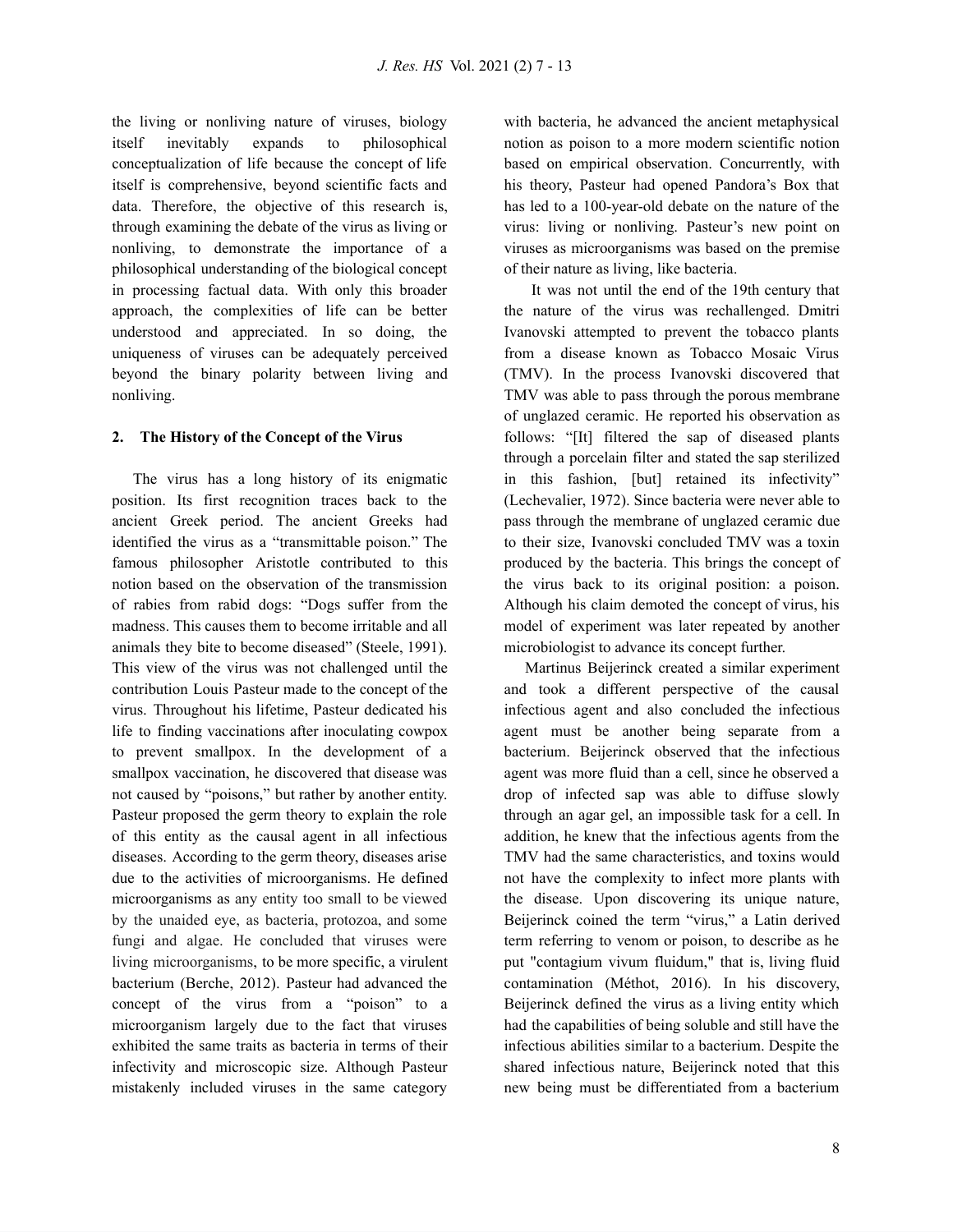due to its significant size difference compared to bacteria. For this reason, he created a new term and was the first one to be credited to introduce the word "virus" to the world in a modern context (Machemer, 2020). This reintroduction of the concept of the virus became controversial from the beginning of the announcement. Having the toxic fluid in non-bacterial nature received heavy criticisms in the scientific circle because Beijerinck's new idea that pathogens can multiply inside the cell was "revolutionary and new" (Kammen, 1999). This idea was radical because the pathogen was a category used to define a living organism which causes disease, but Beijerinck presented an addition to the category of pathogen, which is non-organized, non-cellular but has a living nature (Bos, 1999).

Beijerinck's concept of virus as living invites the host of debates whether virus is living or nonliving. Wendell Meredith Stanley refuted Beijerinck's view of the virus as living with his discovery of the constituency of the virus. The crystallization of the TMV showed the inside of the virus: a combination of protein and nucleic acid, RNA. Based on this finding, he concluded that viruses are "inorganic, carbohydrate, hydrocarbon, lipid, protein, or organismal in nature" (Stanley, 1935). For Stanley, these inorganic chemicals are not complex enough to be considered life, such as lacking ribosomes, which is the necessary component to decode RNA for the replication process of all living organisms. Undoubtedly, his research contributed to a better understanding of the anatomy of the virus, and yet, his conclusion on the nature of the virus as an inanimate chemical added more controversy. How can this chemical-constituted agent without adequate qualities of life infect and replicate? Seeing the lack of essential anatomical parts, Stanley sided with the virus as the nonliving while his opponents argued that the presence of genetic material such as DNA or RNA and protein coat are the evidence that supports that viruses are the living (Hegde et al., 2009). It is noted that the same scientific materials were employed for Stanley to view as "the results demonstrating unequivocally that viruses are non-living" (Stanley, 1939), while others view they are the components to prove viruses are the living. In this sense, it is similar for one to ask, "Is the glass

half full or half empty?" Based on the same empirical scientific data, how scientists perceptualize them can be drastically different. Raising this question suggests that there is a gap between what the scientific reality is and how it can be perceptualized and articulated by humans, and it varies depending on the elusive definition of life one holds.

# **3. The Conceptual Principles of A. Lwoff, P. Forterre, and L. Villarreal in Defining the Virus**

At this point, it is important to further review in detail how other biologists after Beijerinck employed their conceptual principles in an effort to process the researched data on viruses. Three virologists' views will be considered: André Lwoff, Patrick Forterre, and Luis Villarreal. The table 1 shows their respective understanding of the virus based on living traits. It is interesting that each virologist projected different view, and I will analyze how each virologist arrived at different understanding.

André Lwoff (1957), in his famous article "The Concept of Viruses," stated "viruses are viruses" (pg. 240). For this seemingly simple statement, he critically analyzed the behavior and properties of the bacteriophage at different stages of its life cycle: proviral, vegetative and infective phase. Placing infectivity as the distinctive trait of the virus, he viewed proviral and vegetative phage lack infectivity. Regardless of the absence, he stated that one cannot deny classifying proviral or vegetative phage as a virus because Lwoff emphasized the holistic or "the sum of the various phases of its life cycle" in defining viruses (Lwoff, 1957, pg 242). For him, the collection and integration of the properties from various phases of life cycle collectively contributes to a particular class identity. For this reason, Lwoff wanted to endow the virus with a separate class apart from other infectious agents and claimed that "viruses are viruses." Then, he explained his conceptual principle in defining the virus as follows: "Our definition of viruses is valid only because. . . it includes a homogeneous class of entities, viruses, and excludes another homogeneous class of entities, micro-organisms" (Lwoff, 1957, pg 246). Recognizing the virus as its own kind, he compared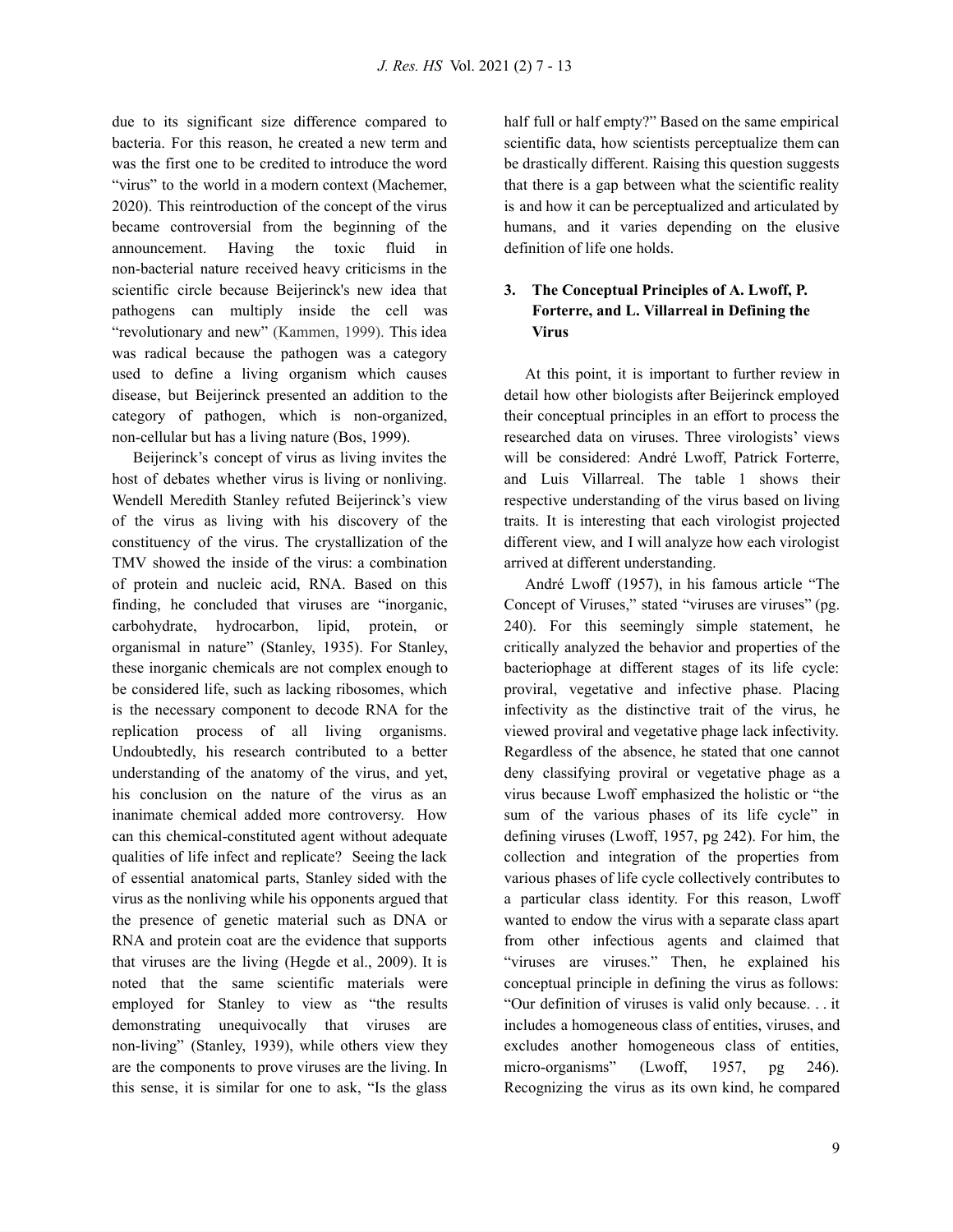the virus to the micro-organism to further buttress his point that viruses have their own class contrasted to

the existence of different objects, categories, or concepts.

Table 1. Comparison of viruses based upon the six most common characteristics of life collected by Edward Trifonov (2011).

| Living traits               | Lwoff                                                                                                            | Forterre                                                 | Villarreal                                                                     |  |
|-----------------------------|------------------------------------------------------------------------------------------------------------------|----------------------------------------------------------|--------------------------------------------------------------------------------|--|
| System (organized)          | $^{+}$                                                                                                           | $+$ in virocell, $-$ in virion                           | 0 Only through the host cell<br>(borrowed)                                     |  |
| matter                      | $^{+}$                                                                                                           | $^{+}$                                                   | $^{+}$                                                                         |  |
| Chemical<br>(metabolism)    | +Through Lipmann system<br>(i.e. a system of enzymes for<br>the production of energy)<br>during vegetative state | $+$ in the vegetative state of<br>autonomous replication | 0 only possible through the<br>host cell                                       |  |
| Complexity<br>(information) | -Not acknowledge                                                                                                 | $+$ in virocell, $-$ in virion                           | -Lacks full critical complexity                                                |  |
| reproduction                | -Lack ability to binary fission                                                                                  | $^{+}$                                                   | 0 only possible through host<br>cell (living or dead)                          |  |
| Evolution(change)           | Not stated                                                                                                       | + viruses are evolved by<br>virocells                    | $+$ viruses are fugitive host<br>genes that have degenerated<br>into parasites |  |

+ found in virus, - not found in virus, 0 circumstantial

As shown in Table 2, Lwoff focused on individual traits in comparison to microorganisms. Upon comparing between microorganisms and viruses, Lwoff employed the similar conceptual principle that separated the virus from other infectious agents. This principle is sharply contrasted to Beijerinck's or Stanley's. Both Beijerinck and Stanley focused on particular traits in an effort to characterize the virus. For Beijerinck, filterability was the focal trait while Stanley focused on simple molecule constituency of the virus anatomy. For Lwoff, although he emphasized infectibility, the *integration* of various traits of the virus in defining it was more highlighted. In this train of thought, he viewed viruses lack dynamics in the process of integration of its various traits to become functionally independent. He claimed that life happens at this complex level of integration, and yet viruses lack this "transcendence" despite the evidence of shared organism qualities between viruses and microorganisms. This view is clearly evident when he stated:

"Worms and vertebrates possess a digestive tract, but this does not prove that worms are

vertebrates because insects also possess a digestive tract. Viruses and organisms have a few in common. These characters being also present in cellular organelles, they cannot be considered as supporting the conclusion that viruses are organisms" (Lwoff, 1957, pg. 247).

This view is contrasted to his contemporary virologist, Salvador Luria who defined living as one that presents individuality along with evolutionary independence rather than functional independence (Luria, 1959). Going back to the analogical question, "Is the glass half full or half empty?" can be redirected this way: Do biologists focus on the similarities or differences of the virus' traits vis-à-vis other living beings? Or do they focus on individual, independent traits or the sum or integration of the dependent and interdependent traits? Depending on the emphasis placed by biologists, living and nonliving is defined, and so is the nature of the virus.

A more recent virologist, Patrick Forterre emphasized the evolving dynamics or process of life in defining a virus. He stated, "Life and living processes are simply names for complex evolving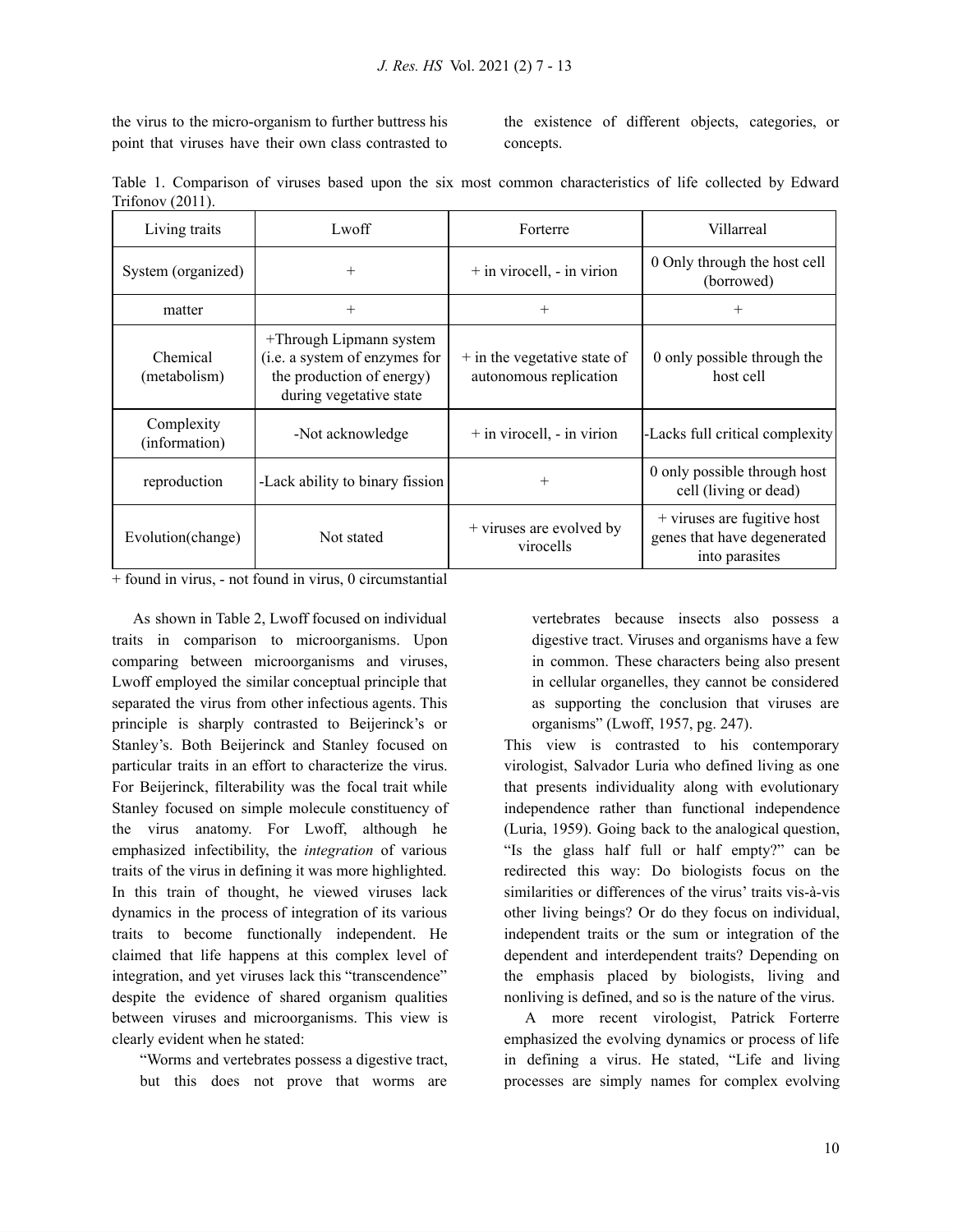forms of matter that are now present on our planet" (Forterre, 2017).

|  |                       | Table 2. Lwoff's comparison between micro- |  |
|--|-----------------------|--------------------------------------------|--|
|  | organisms and viruses |                                            |  |
|  |                       |                                            |  |

| Micro-organisms          | viruses                          |  |  |
|--------------------------|----------------------------------|--|--|
| Cellular size            | Filterable size                  |  |  |
| Contain nucleic acids,   | Contain One type of              |  |  |
| DNA, RNA                 | nucleic acid                     |  |  |
|                          | Replicate in the form of         |  |  |
| Reproduce                | their genetic material           |  |  |
| Have infectivity         | Have infectivity                 |  |  |
|                          | Unable to grow and to            |  |  |
| Able to grow             | undergo binary fission           |  |  |
| Replicate its nucleic    | Multiply and reproduce           |  |  |
| acid                     | (only in host cell)              |  |  |
| presence of a "Lipmann   | Devoid of a "Lipmann             |  |  |
| system"                  | system"                          |  |  |
| Independent unit of      |                                  |  |  |
| integrated and           | Dependent on host-cell           |  |  |
| interdependent           | metabolism                       |  |  |
| structures and functions |                                  |  |  |
| Control its dependent    |                                  |  |  |
| and interdependent       | Completely rely upon<br>the cell |  |  |
| parts                    |                                  |  |  |
| Forms a regular          | Forms a regular                  |  |  |
| gradient of size         | gradient of size                 |  |  |

Forterre challenged the former perception of the virus often equated to a virion, which refers to the static structural aspect of the virus. Instead of virions, he suggested to focus on a biological process that includes a viral reproduction cycle to go beyond the static biological nature of the virus. In this sense, he clearly distinguished virions from virocells or "ribovirocell" as he coined the term to refer to the active state of the virus. Instead of virions, Forterre proposed to focus attention on the virocell, which is the intracellular phase in the virus reproduction cycle since virocells are cellular organisms that are living (Forterre, 2013). Forterre's view somewhat resonates with F.C. Bawden's proposal earlier. He argued classifying the virus as living or nonliving should depend on what medium one focuses on. Depending on the medium of the observation - the virus in a test tube or the virus in the infected plant or animal cell it can be viewed as either living or nonliving. The virus in a test tube is a mere protein molecule while the virus in the infected plant or animal cell is clearly

living as it can multiply and mutate (Bawden, 1945). Similar to Bawden, Forterre treated the virocell as a living organism, but he remained uneasy defining the virus as a "living organism." Just like a virion, which refers to one phase of the whole viral cycle, the virocell is simply another phase, not the whole process of the biological process of the virus. For Forterre, living means "a collection of integrated organs (molecular machines/structures) producing individuals evolving through natural selection" (Forterre, 2010, pg 158). Similar to Lwoff, he used integrative approaches by emphasizing the holistic aspect of the virus in its transition, except he furthered his view by emphasizing the virus as a major actor of variation and selection in the web of life (Forterre, 2012). In fact, this collective view of the virus by encompassing all phases of the virus life cycle has been embraced by many biologists recently (Nasir, Romero-Severson, & Claverie, 2020).

Another evolutionary virologist Luis Villarreal recognized a "spectrum" between living and nonliving in defining a virus's position (Villarreal, 2004). He used a phrase, "a verge life" to refer to the nature of the virus because it can have "living" conditions such as metabolism, nucleic acid synthesis, protein synthesis, processing and transport, and all other biochemical activities viruses to multiply, but only through the host cell. For this perplexing nature of the virus, Villarreal suggested a "spectrum" of life. To better explain, he compared a virus to a seed, arguing that a seed itself may not be viewed as living but has a potential for life, which is also capable of being destroyed. Viruses having living qualities without autonomy resemble seeds in nature. Another comparison he proposed was the human brain as defining life as "an emergent property of a collection of certain nonliving things'' (Villarreal, 2004, pg 103). He explained that a neuron by itself cannot be conscious but requires the whole brain complexity to be biologically alive and conscious. Although viruses lack this complexity, life itself as an emergent state is made from the same fundamental, physical building blocks that constitute a virus. He added that the discovery of Mimivirus in 1992, which is the largest and the most complex virus discovered, as an example to support the spectrum of life in the emergent nature in life since it carries genes that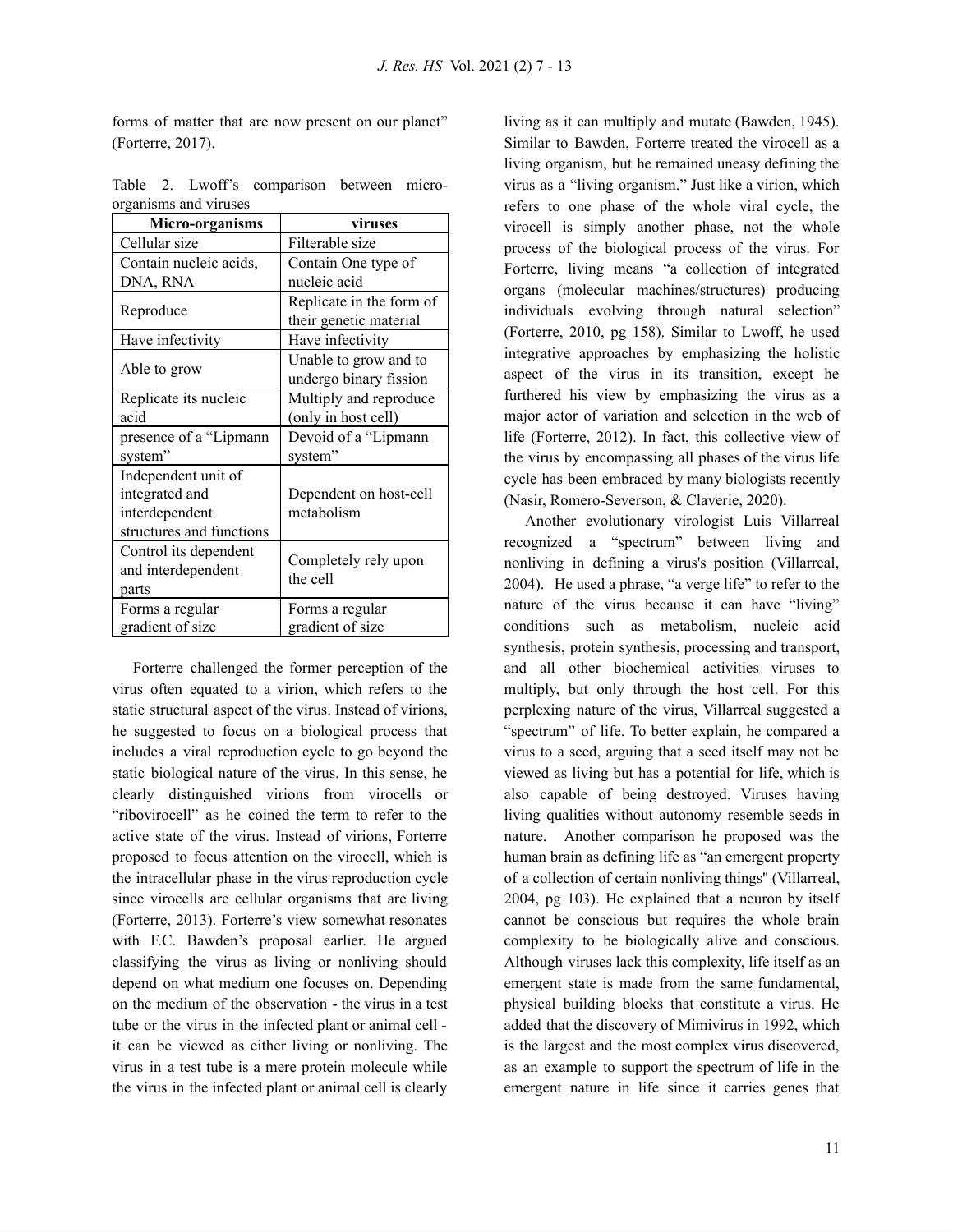cellular organisms possess. In this view, he categorized viruses as neither living nor nonliving. Especially, considering the capacity to grow and multiply in dead cells to revive the dead cells, a virus deserves its own space between living and nonliving. Villarreal concluded that it is in this middle position that viruses' innovative actions and constant invention of new genes enable them to contribute to evolutionary change. In short, Villarreal focused on the spectrum of emergent life to seek the role of viruses and attempted to seek a practical bearing from the debate on whether viruses are living or nonliving. He believed such a debate was often treated rhetorical among many scientists, but it has a practical bearing: "I think the issue is important, because how scientists regard this question influences their thinking about the mechanisms of evolution" (Villarreal, 2004, pg 104).

#### **4. Conclusion**

A virus with its peculiar characteristics and traits has been inviting various theories over a century, and this quest always prerequisites the philosophical quest of the definition of life. Due to the nature of this quest, scientists have defined the virus not solely based on empirical, scientific facts and data, but through the perceptual lens to process those collected data. Therefore, in approaching the essence of the study of life, namely biology, one cannot deny the importance of the philosophical investigation of what life is, as being demonstrated in the century long debate on the nature of viruses. While some scientists ignore the quest of life as a rhetorical debate that has no practical bearing, the absence of it will significantly curtail the proliferation of scientific theories. In this sense, "disagreement" in the debate on the nature of viruses showcased that dissent should not be seen as negative, but a necessary factor to proliferate various perspectives in the research of biology. In the case of Villareal's research, his "middle position" provided him a tangible way to enhance further his theory on viruses in the web of life and its contributions to the origin of species. Agreeing with Forterre, "the goal of biology should be to explore and understand exhaustively the mode of existence of living organisms" (Forterre, 2010, pg.

158). It is expected that the definitions of life must constantly evolve as biology progresses. Therefore, biology as the study of life inevitably requires conceptual and philosophical quests in order to invite broader new scientific views.

#### **References**

Bawden, F. C. (1945). The nature of viruses. *The Scientific Monthly,* 60, 1, 48-50.

Berche, P. (2012). Louis Pasteur, from crystals of life to vaccination. *Clinical Microbiology and Infection, 18*, 1-6. doi:10.1111/j.1469-0691.2012.03945.x

Bos, L. (1999). Beijerinck's work on tobacco mosaic virus: Historical Context and Legacy. *Philosophical Transactions: Biological Sciences*, 354(1383), 675-685.

Forterre, P. (2010, 03). Defining Life: The Virus Viewpoint. Origins of Life and Evolution of Biospheres, 40(2), 151-160. doi:10.1007/s11084-010-9194-1

Forterre, P. (2012). Darwin's goldmine Is still open: Variation and selection run the world. *Frontiers in Cellular and Infection Microbiology, 2*. doi:10.3389/fcimb.2012.00106

Forterre, P. (2012, 10). The virocell concept and environmental microbiology. The ISME Journal, 7(2), 233-236. doi:10.1038/ismej/2012.110

Forterre, P. (2017). Viruses in the 21st Century: From the curiosity-driven discovery of giant viruses to new concepts and definition of life. *Clinical Infectious Diseases, 65*(Suppl\_1), doi:10.1093/cid/cix349

Hegde, N. R., Maddur, M. S., Kaveri, S. V., & Bayry, J. (2009, 08). Reasons to include viruses in the tree of life. *Nature Reviews Microbiology, 7*(8), 615-615. doi:10.1038/nrmicro2108-c1

Kammen, A. (1999). Beijerinck's contribution to the virus concept - An Introduction. *100 Years of Virology,* 1-8. doi:10.1007/978-3-7091-6425-9\_1

Lechevalier, H. (1972). Dmitri Losifovich Ivanovski, (1864-1920). *Bacteriological Reviews, 36*(2),